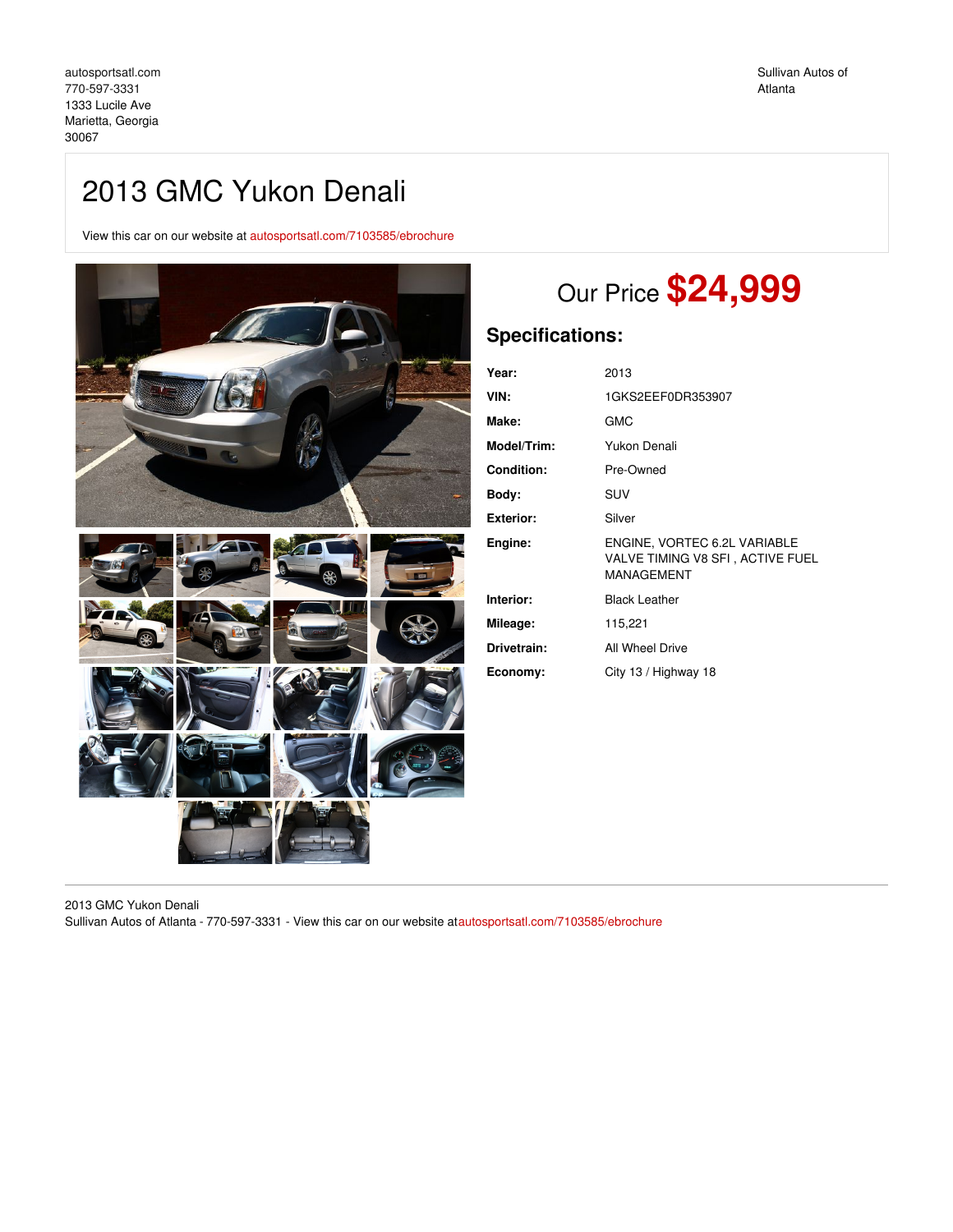

2013 GMC Yukon Denali

Sullivan Autos of Atlanta - 770-597-3331 - View this car on our website a[tautosportsatl.com/7103585/ebrochure](https://autosportsatl.com/vehicle/7103585/2013-gmc-yukon-denali-marietta-georgia-30067/7103585/ebrochure)

## **Installed Options**

### **Interior**

- Air conditioning, rear auxiliary
- Air conditioning, tri-zone automatic climate control with individual climate settings for driver and right front passenger and rear seat with rear controls located in floor console
- Armrests, driver and passenger doors, padded
- Assist handles, front passenger and second row outboard
- Coat hooks, driver- and passenger-side rear seat and cargo area
- Console, floor with storage area, cup holders and integrated second row audio and HVAC controls
- Console, overhead mini with map lights
- Cruise control, electronic with set and resume speed
- Cup holders, driver and passenger-side in third row side trim
- Cup holders, in front seating area- Cup holders, in second row seating area
- Defogger, rear-window electric- Door locks, power programmable with lockout protection
- Door trim, side reflectors on rear doors
- Driver Information Center, full-functionality included with temperature and compass
- Floor covering, color-keyed carpeting
- Floor mats, color-keyed carpeted first and second row, removable
- Heater, rear auxiliary with rear passenger heating ducts
- Instrumentation, analog with speedometer, odometer with trip odometer, fuel level, voltmeter, engine temperature, oil pressure, tachometer, compass and outside temperature gauge
- Lighting, interior with dome light, driver- and passenger-side door switch with delayed entry feature, cargo lights, door handle or Remote Keyless Entry-activated illuminated entry and map lights in front and second seat positions
- Mirror, inside rearview auto-dimming
- NavTraffic is available in over 130 markets and works with your vehicle's navigation system to give you detailed traffic data right when you need it most - while you're driving. You'll avoid traffic tie-ups, save time and gas by getting alternate routes, and, in some cases, receive traffic speed and drive-time information. Plus, you can use NavTraffic at the same time you're enjoying SiriusXM Satellite Radio. You'll find that once you start using NavTraffic, you won't want to drive without it. (Includes 90 days of service. Included and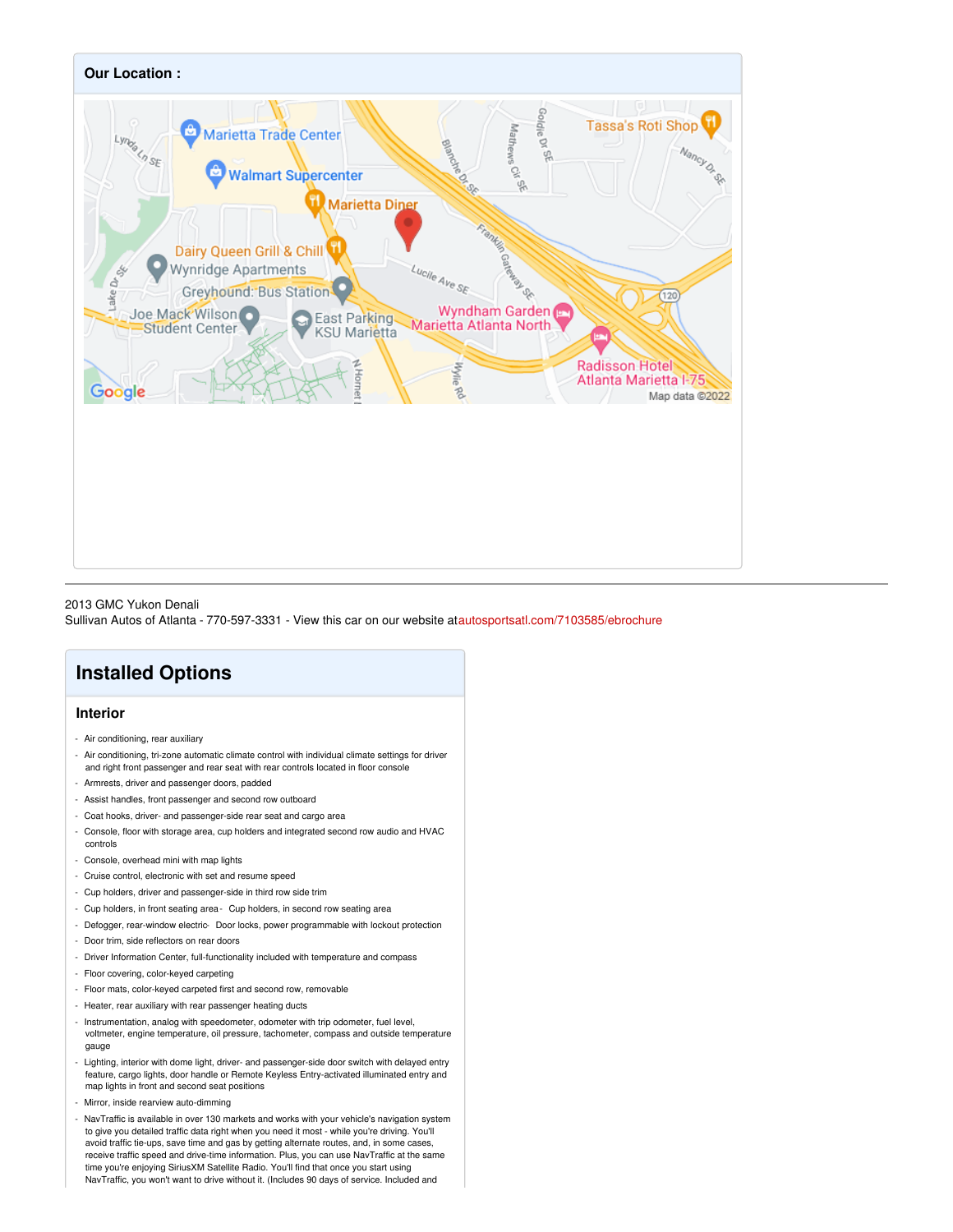only available with (UYS) Audio system with navigation. Requires a subscription sold separately by SiriusXM after trial period which is continuous until you call SiriusXM to cancel. Available only in select markets. For more information, see siriusxm.com/navtraffic.)

- Pedals, power-adjustable for accelerator and brake (Includes memory function with (AN3) front bucket seats.)
- Power outlets, 5 auxiliary, 12-volt includes 2 on the instrument panel, 1 in the cargo area, 1 inside the center console and 1 at the back of the console
- Remote vehicle starter system includes Remote Keyless Entry
- Seat adjuster, driver 6-way power- Seat adjuster, front passenger 6-way power
- Seat release, power seat release only, second row bench or bucket
- Seats, front bucket with leather-appointed seating 10-way power driver and front passenger seat adjusters on SLT and 12-way power driver and front passenger seat adjuster on Denali, including power lumbar control, power recline, heated seat cushion and seatbacks, 2-position driver memory, adjustable head restraints, storage pockets and floor console
- Seats, heated and cooled driver and front passenger seat cushions and seat backs with perforated leather-appointed seating
- Seats, heated second row
- Seats, second row captain's chairs with leather-appointed seating, 2 reclining bucket seats
- Seats, third row 50/50 split-bench 3-passenger, removable, all-belts-to-seat
- Steering column, Tilt-Wheel, adjustable with brake/transmission shift interlock
- Steering wheel controls, mounted audio controls cruise controls and OnStar Hands-Free calling
- Steering wheel, Deluxe, leather-wrapped with wood accents
- Steering wheel, heated, leather-wrapped and color-keyed with theft-deterrent locking feature (Includes wood grain trim.)
- Storage bin, behind driver-side rear quarter panel
- Theft-deterrent system, vehicle, PASS-Key III
- Universal Home Remote includes garage door opener, programmable
- Visors, driver and front passenger illuminated vanity mirrors, padded with cloth trim, extends on rod includes corner storage pockets on back of visors, Shale-colored
- Warning tones headlamp on, key-in-ignition, driver and passenger buckle up reminder and turn signal on
- Windows, power with driver Express-Down and lockout features

#### **Exterior**

- Assist steps, Black with chrome insert Fascia, front color-keyed
- Fascia, rear color-keyed- Fog lamps, front round halogen
- Glass, Solar-Ray deep-tinted (all windows except light-tinted glass on windshield and driver- and front passenger-side glass)
- Headlamps, dual halogen composite with automatic exterior lamp control and flash-to-pass feature
- Liftgate with liftglass, rear door system with rear-window wiper/washer
- Liftgate, rear power-operated controlled from front overhead console, remote key fob or button inside liftgate
- Luggage rack center rails
- 
- Luggage rack side rails, roof-mounted, Black (Roof rails are body-color with bright accent.)
- Mirrors, outside heated power-adjustable, power-folding and driver-side auto-dimming, body-color with integrated turn signal indicators and ground illumination. (Includes memory function and curb-tilt.)
- Moldings, body-color bodyside with bright inserts
- Tire carrier, lockable outside spare winch-type mounted under frame at rear
- Tire, spare P265/70R17 all-season, blackwall- Tires, P275/55R20 all-season, blackwall
- Wheel, 17" (43.2 cm) full-size, steel spare
- Wheels, 4 20" x 8.5" (50.8 cm x 21.6 cm) chrome aluminum
- Wiper, rear intermittent with washe
- Wipers, front intermittent wet-arm with flat blade and pulse washers

#### **Safety**

- Air conditioning, rear auxiliary
- Air conditioning, tri-zone automatic climate control with individual climate settings for driver and right front passenger and rear seat with rear controls located in floor console
- Armrests, driver and passenger doors, padded
- Assist handles, front passenger and second row outboard
- Coat hooks, driver- and passenger-side rear seat and cargo area
- Console, floor with storage area, cup holders and integrated second row audio and HVAC controls
- Console, overhead mini with map lights
- Cruise control, electronic with set and resume speed
- Cup holders, driver and passenger-side in third row side trim
- Cup holders, in front seating area- Cup holders, in second row seating area
- Defogger, rear-window electric- Door locks, power programmable with lockout protection
- Door trim, side reflectors on rear doors
- Driver Information Center, full-functionality included with temperature and compass
- Floor covering, color-keyed carpeting - Floor mats, color-keyed carpeted first and second row, removable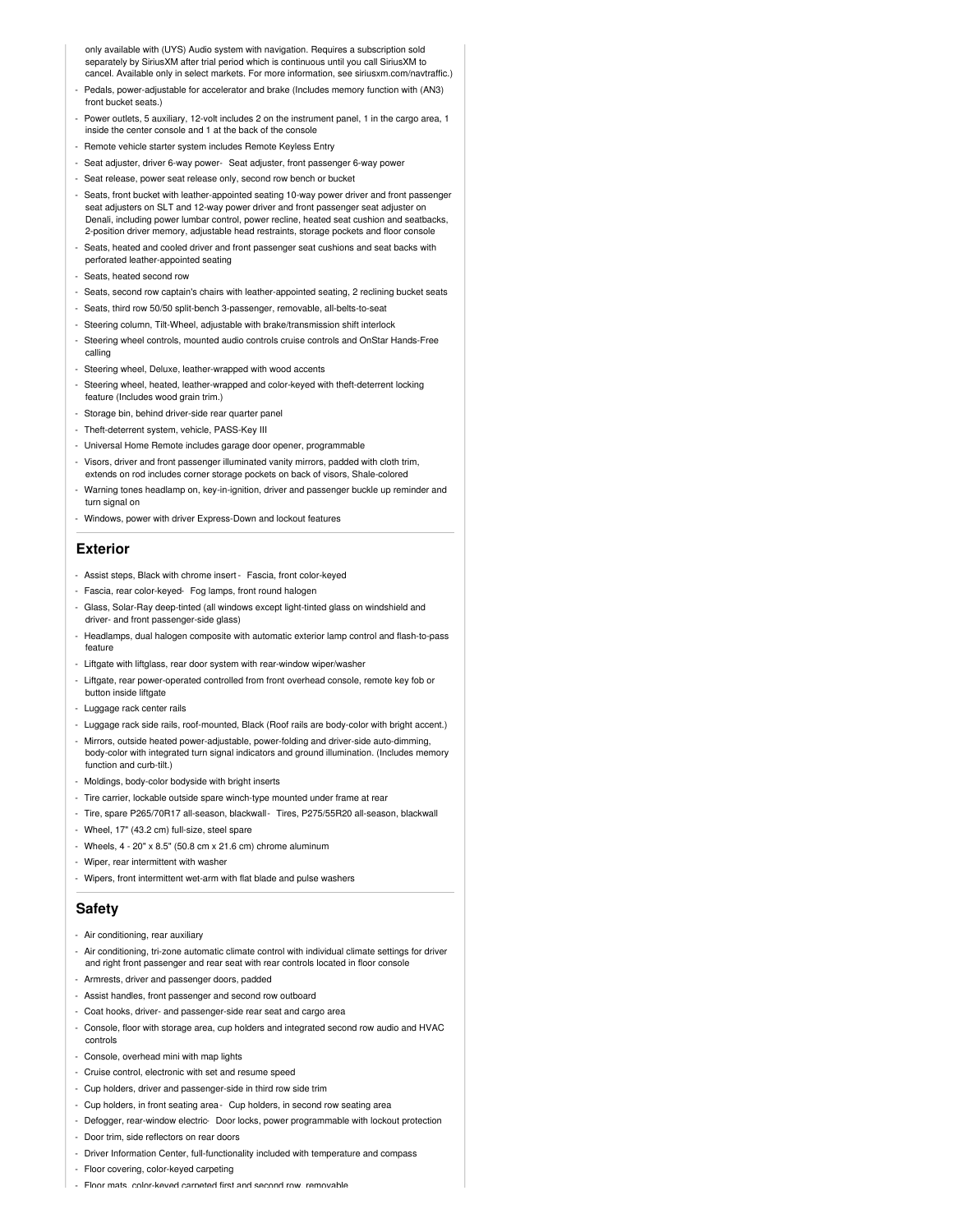- Floor mats, color-keyed carpeted first and second row, removable
- Heater, rear auxiliary with rear passenger heating ducts
- Instrumentation, analog with speedometer, odometer with trip odometer, fuel level, voltmeter, engine temperature, oil pressure, tachometer, compass and outside temperature gauge
- Lighting, interior with dome light, driver- and passenger-side door switch with delayed entry feature, cargo lights, door handle or Remote Keyless Entry-activated illuminated entry and map lights in front and second seat positions
- Mirror, inside rearview auto-dimming
- NavTraffic is available in over 130 markets and works with your vehicle's navigation system to give you detailed traffic data right when you need it most - while you're driving. You'll avoid traffic tie-ups, save time and gas by getting alternate routes, and, in some cases, receive traffic speed and drive-time information. Plus, you can use NavTraffic at the same time you're enjoying SiriusXM Satellite Radio. You'll find that once you start using NavTraffic, you won't want to drive without it. (Includes 90 days of service. Included and only available with (UYS) Audio system with navigation. Requires a subscription sold separately by SiriusXM after trial period which is continuous until you call SiriusXM to cancel. Available only in select markets. For more information, see siriusxm.com/navtraffic.)
- Pedals, power-adjustable for accelerator and brake (Includes memory function with (AN3) front bucket seats.)
- Power outlets, 5 auxiliary, 12-volt includes 2 on the instrument panel, 1 in the cargo area, 1 inside the center console and 1 at the back of the console
- Remote vehicle starter system includes Remote Keyless Entry
- Seat adjuster, driver 6-way power- Seat adjuster, front passenger 6-way power
- Seat release, power seat release only, second row bench or bucket
- Seats, front bucket with leather-appointed seating 10-way power driver and front passenger seat adjusters on SLT and 12-way power driver and front passenger seat adjuster on Denali, including power lumbar control, power recline, heated seat cushion and seatbacks, 2-position driver memory, adjustable head restraints, storage pockets and floor console
- Seats, heated and cooled driver and front passenger seat cushions and seat backs with perforated leather-appointed seating
- Seats, heated second row
- Seats, second row captain's chairs with leather-appointed seating, 2 reclining bucket seats
- Seats, third row 50/50 split-bench 3-passenger, removable, all-belts-to-seat
- Steering column, Tilt-Wheel, adjustable with brake/transmission shift interlock
- Steering wheel controls, mounted audio controls cruise controls and OnStar Hands-Free calling
- Steering wheel, Deluxe, leather-wrapped with wood accents
- Steering wheel, heated, leather-wrapped and color-keyed with theft-deterrent locking feature (Includes wood grain trim.)
- Storage bin, behind driver-side rear quarter panel
- Theft-deterrent system, vehicle, PASS-Key III
- Universal Home Remote includes garage door opener, programmable
- Visors, driver and front passenger illuminated vanity mirrors, padded with cloth trim, extends on rod includes corner storage pockets on back of visors, Shale-colored
- Warning tones headlamp on, key-in-ignition, driver and passenger buckle up reminder and turn signal on
- Windows, power with driver Express-Down and lockout features

#### **Mechanical**

- All-wheel drive- Alternator, 160 amps
- Cooling, auxiliary external transmission oil cooler, heavy-duty air-to-oil
- Cooling, external engine oil cooler, heavy-duty air-to-oil integral to driver side of radiator
- Differential, heavy-duty locking rear
- Engine, Vortec 6.2L Variable Valve Timing V8 SFI , Active Fuel Management with E85 FlexFuel capability (403 hp [300.5 kW] @ 5700 rpm, 417 lb-ft of torque [562.9 N-m] @ 4300 rpm)
- Exhaust, aluminized stainless-steel muffler and tailpipe
- GVWR, 7300 lbs. (3311 kg) (Not available on 2WD models.) Powertrain grade braking
- Rear axle, 3.42 ratio- Recovery hooks, 2 front, frame-mounted- Steering, power
- Suspension Package, Autoride Bi-state variable shock dampening and rear air-assisted load-leveling, includes automatic air level control
- Suspension, front coil-over-shock with stabilizer bar
- Suspension, rear multi-link with coil springs
- Tools, mechanical jack and wheel wrench stored in rear quarter trim
- Tow/haul mode selector, button located at end of shift lever
- Trailering equipment, heavy-duty includes trailering hitch platform, 7-wire harness with independent fused trailering circuits mated to a 7-way sealed connector and 2" trailering receiver
- Transfer case, AWD, electronic automatic system (Not available on 2WD model.)

- Transmission, 6-speed automatic, electronically controlled with overdrive, tow/haul mode and tap up/tap down shifting

### **Option Packages**

**Factory Installed**

**Dookages**